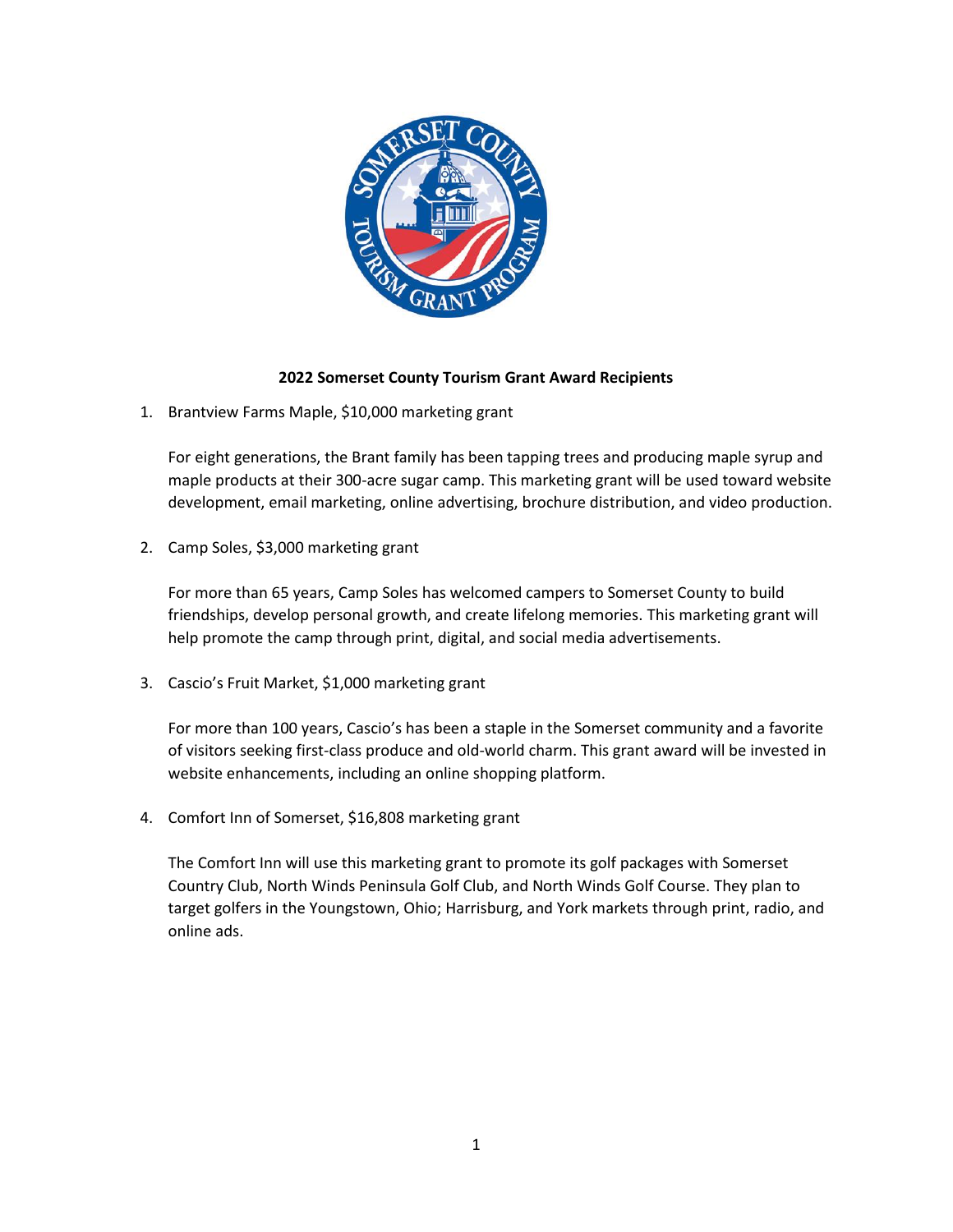5. Confluence Cafe, \$6,000 marketing grant

Located 100 yards away from the Great Allegheny Passage, The Confluence Café serves up fresh, handcrafted creative dishes using locally-sourced ingredients. The café will utilize this grant award toward a multi-media marketing campaign targeting trail riders and visitors to regional tourism attractions.

6. Confluence Tourism Association, \$1,432 marketing grant and \$7,056 visitor center grant

Formed to promote tourism in the greater Confluence and southern Somerset County area, the association will use these funds to promote Confluence's lodging, dining, recreation venues, and special events. They plan to advertise with American Cycling Association's Adventure Cyclist. The association has been awarded a visitor center grant to fund its Town Criers Program, which serves as a mobile visitor center.

7. Friends of Flight 93 National Memorial, \$13,960 marketing grant

The Friends of Flight 93 National Memorial is the official nonprofit supporting partner of the National Park Service to tell the heroic story of Flight 93. The group has been awarded this grant for a multimedia marketing campaign featuring billboards, brochure distribution, and print and digital marketing.

8. 4 Fall Festivals Marketing, \$5,000 marketing grant

This collaborative marketing effort promotes four of the region's heritage-themed festivals, including Somerset County's Farmers and Threshermen's Jubilee and Mountain Craft Days. The group has been awarded a marketing grant for digital advertising, as well as television and billboard advertising.

9. Great Allegheny Passage Conservancy, \$22,540 marketing grant

Formerly the Allegheny Trail Alliance, the Conservancy stewards and promotes the GAP, which brings visitors from 50 states and 35 countries each year to the Laurel Highlands. The Conservancy has been awarded this marketing grant to enhance their new website, brochure development with special emphasis on distribution in Washington, D.C., Trail Guide development, and a special social media marketing project highlighting trail town entrepreneurs and stewards.

10. Jennerstown Speedway, \$60,000 marketing grant

One of the oldest short tracks in the United States, Jennerstown Speedway will utilize this grant to promote the speedway's 2022 schedule of events, including two Monster Truck Shows.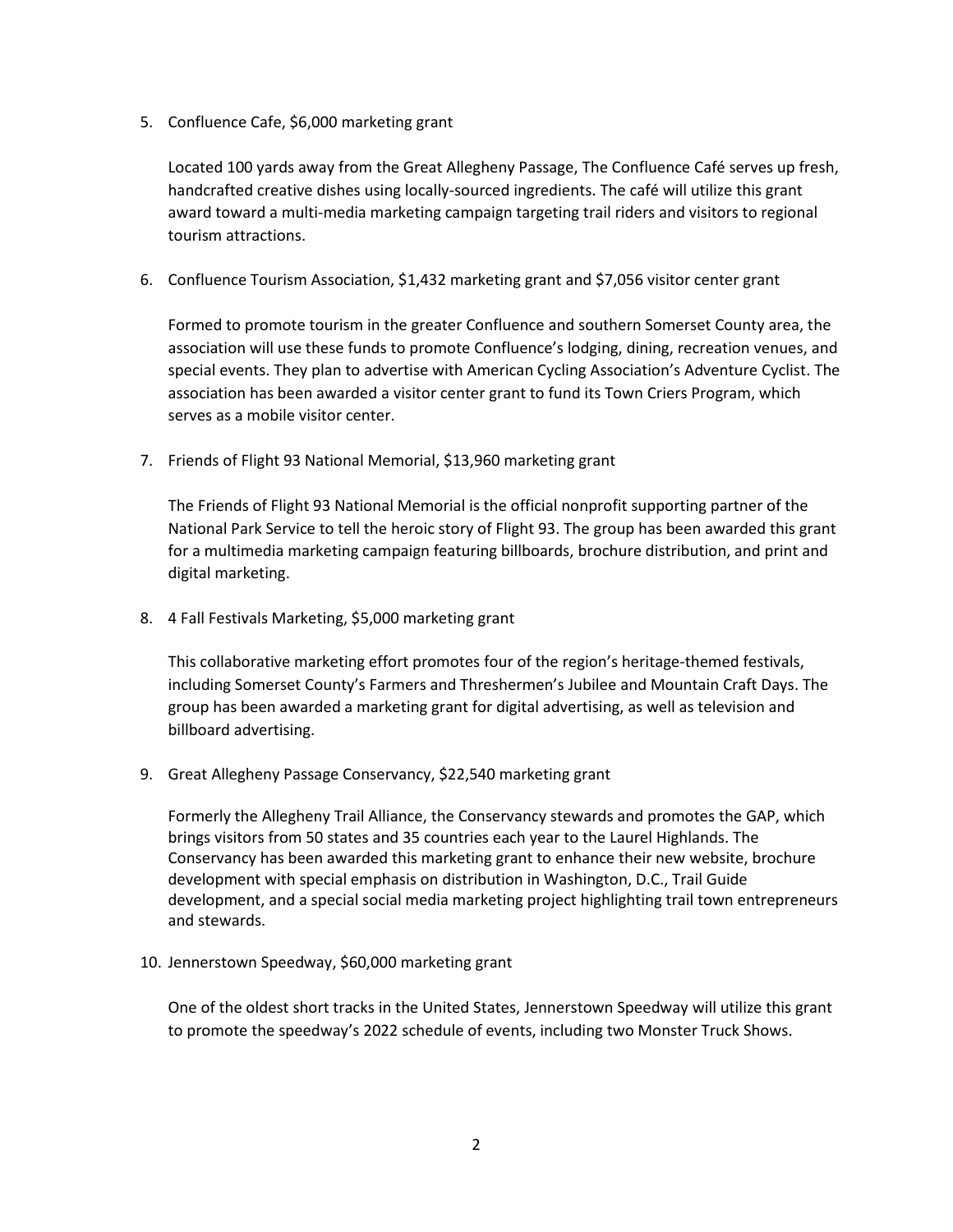11. Levi Deal Mansion B&B, \$6,015 marketing grant

A luxury inn located in Meyersdale, whose visitors are predominantly Great Allegheny Passage trail users, the Levi Deal Mansion will use this marketing grant for print and digital advertisements, as well as website improvements and email marketing.

12. Listie Volunteer Fire Company, \$7,687 marketing grant

This all-volunteer organization has been awarded this grant to promote the Listie Nationals 2022 competitive truck pull event. Proposed media includes digital advertisements and television and radio commercials.

13. Lodge at Indian Lake, \$25,000 marketing grant

A unique wedding and weekend getaway destination, the Lodge at Indian Lake will invest this grant in a multimedia marketing campaign featuring digital and print ads, and website development.

14. Maple Leaf Outfitters, \$1,738 marketing grant

Maple Leaf Outfitters provides hikers and bikers on the GAP with outdoor trip planning including scheduling, shelter reservations, camp set-up, transportation for gear and personal belongings, and trip provisions to provide visitors with a hassle-free experience. These grant funds will be used for website enhancements and print and digital advertisements.

15. Mountain Playhouse, \$5,000 marketing grant

Pennsylvania's oldest professional stock theater and a Somerset County cultural icon, Mountain Playhouse has been awarded a marketing grant for billboard signage promoting the site's 2022 events calendar.

16. Meyersdale Area Historical Society, \$24,055 visitor center grant

The Meyersdale Area Historical Society operates a visitor center in the renovated Western Maryland Train Station. The center is a popular stop for Great Allegheny Passage trail users and history buffs. The Historical Society has been awarded a visitor center grant for staffing.

17. Middlecreek Township, \$5,637 marketing grant

Somerset County is home to 10 charming covered bridges, which are beloved by visitors and residents alike. This marketing grant will be used to create interpretive signage at the King's Covered Bridge.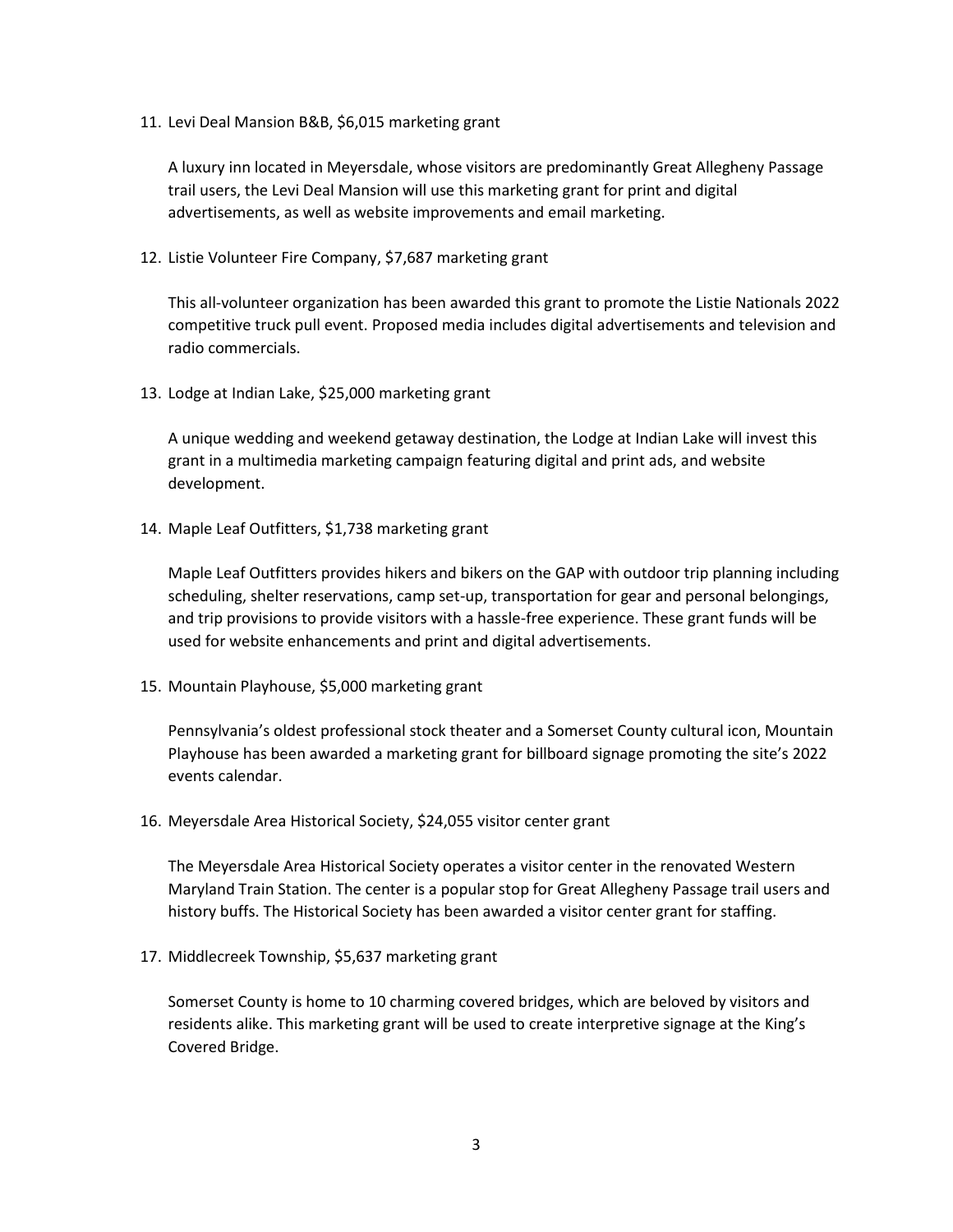18. Mountain Ridge Trails Resort, \$43,462 marketing grant

The largest privately-owned ATV trail system in Pennsylvania, Mountain Ridge Trails Resort has more than 100 miles of trails on 2,500 acres for ATV, UTV, and dirt bike enthusiasts. The resort will use this award for billboard signage, brochure distribution, print advertisements, and signage.

19. New Centerville & Rural Volunteer Fire Company/Farmers and Threshermen's Jubilee, \$5,996 marketing grant

Celebrating its 68th anniversary next summer, the Farmers and Threshermen's Jubilee attracts hundreds of visitors to Somerset County who want to learn more about the history of farming in our area and enjoy steam engines and tractor pulling. This marketing grant will be used to promote the five-day event through billboard signage and print and radio advertising.

20. Patriot Park Foundation, \$8,000 marketing grant

Patriot Park offers a place to honor, remember, and thank members of the United States Armed Forces who have served since September 11, 2001. This grant award will be used to promote the site through digital and print advertisements, email marketing, and billboard signage.

21. Pennsylvania Maple Festival, \$13,949 marketing grant

Thousands of visitors head to Meyersdale each spring for one of Pennsylvania's sweetest festivals and learn about Somerset County's maple sugar industry. The organization is receiving a marketing grant to promote the festival via brochure distribution and print, radio, and digital advertisements in and around eastern Pennsylvania, northern West Virginia, Maryland, and northern Virginia.

22. Quecreek Mine Rescue Site, \$7,000 marketing grant

Nearly 20 years after the miraculous rescue of nine trapped miners, the events that took place at Quecreek remain relevant today. The foundation is receiving a marketing grant for brochure distribution and promotional signage at Jennerstown Speedway.

23. Remember Me Rose Garden, \$1,875 marketing grant

A tranquil 13-acre sanctuary created to honor the lives lost on September 11, 2001, the Remember Me Rose garden will invest this grant award in brochure creation, professional photography, website enhancements, and print advertisements.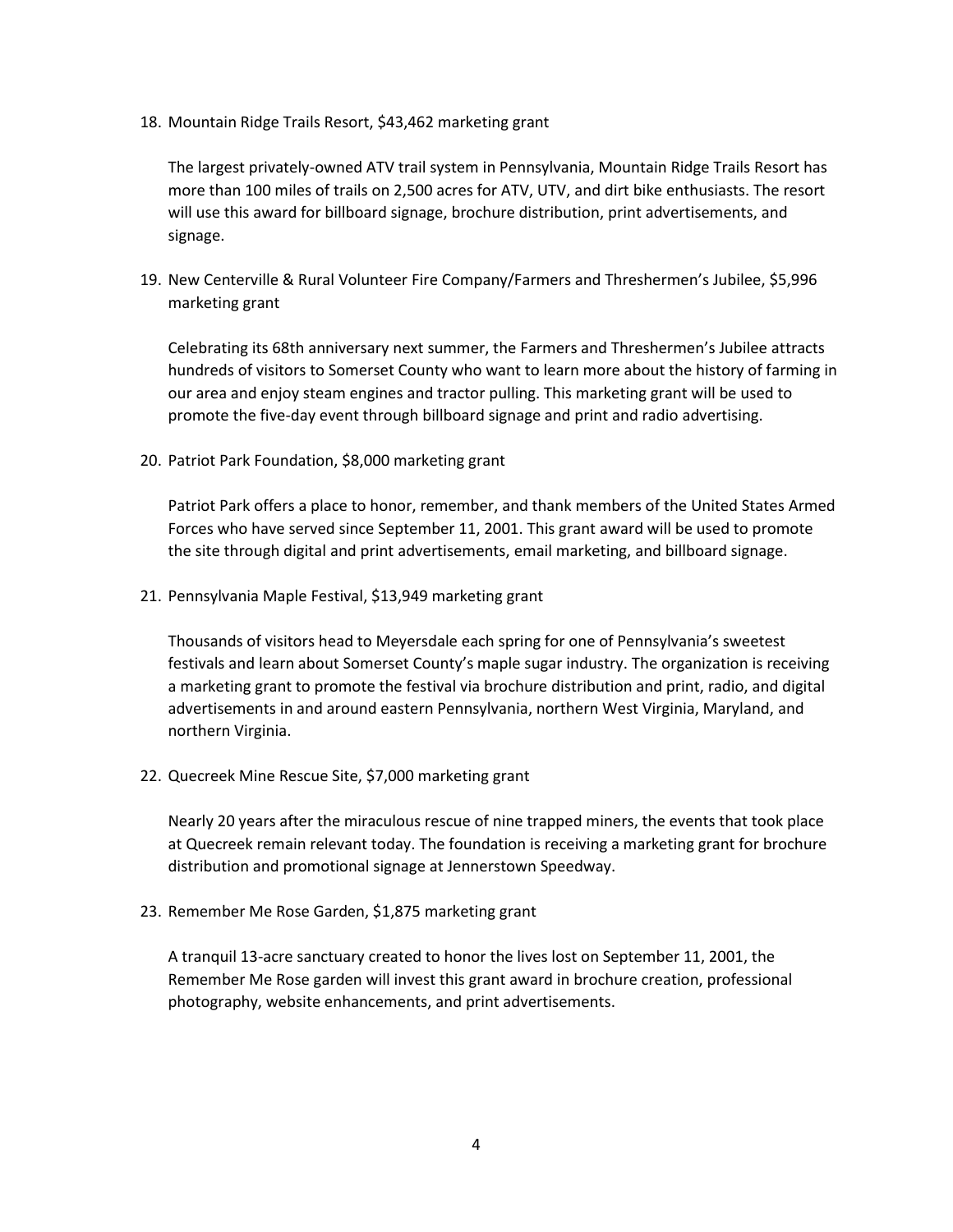24. Seven Springs Mountain Resort, \$63,000 marketing grant

Pennsylvania's largest ski resort continues to grow the county's economy with its commitment to year-round events, activities, and amenities. The resort has been awarded this marketing grant for an extensive winter multimedia marketing campaign focused on the Pittsburgh and Washington, D.C. markets.

25. Somerset County Chamber of Commerce, \$25,000 marketing grant

Representing more than 600 businesses and organizations, the chamber has been dedicated to growing the county's economy for more than 100 years. The chamber is receiving this marketing grant for advertising opportunities including print and digital advertisements, seasonal billboards, and brochure creation and distribution.

26. Somerset County Fair Association, \$14,000 marketing grant

A weeklong event that promotes the county's agricultural heritage and rural way of life, the Somerset County Fair Association will utilize this grant for print, radio, social media, and outdoor advertisements targeting residents from northern Maryland and Fayette, Cambria, and Bedford counties.

27. Somerset County Farmers' Market, \$2,000 marketing grant

Farmers' markets increase in popularity every year with visitors who are drawn to these agritourism events to purchase locally-grown produce, learn about the area's farm heritage, and contribute toward the preservation of farmland. The Somerset market has been awarded a marketing grant for print and digital advertisements.

28. Somerset County Rails to Trails Association, \$1,237 marketing grant and \$7,614 visitor center grant

The SCRTA has been awarded these funds to create visitor information boards at key locations along the trail and to staff a visitor center along the Great Allegheny Passage in Rockwood.

29. Somerset Historical Center, \$7,514 marketing grant

The steward of the county's cultural heritage through its historical collections, educational programs, and genealogical archives, the historical center's major event is the three-day Mountain Craft Days folk festival held each September. The center has been awarded this grant for brochure creation and distribution and radio, print, and television advertisements.